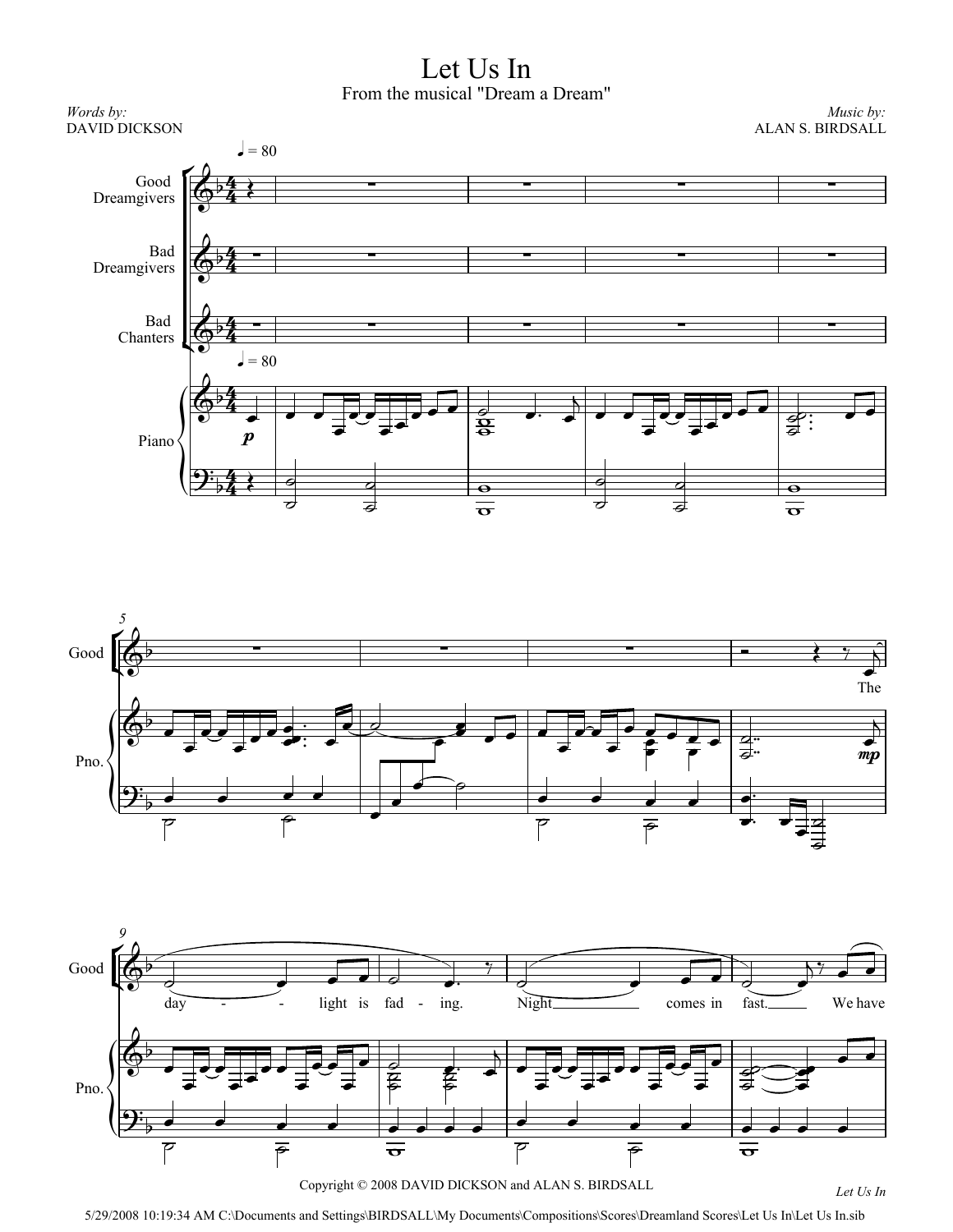



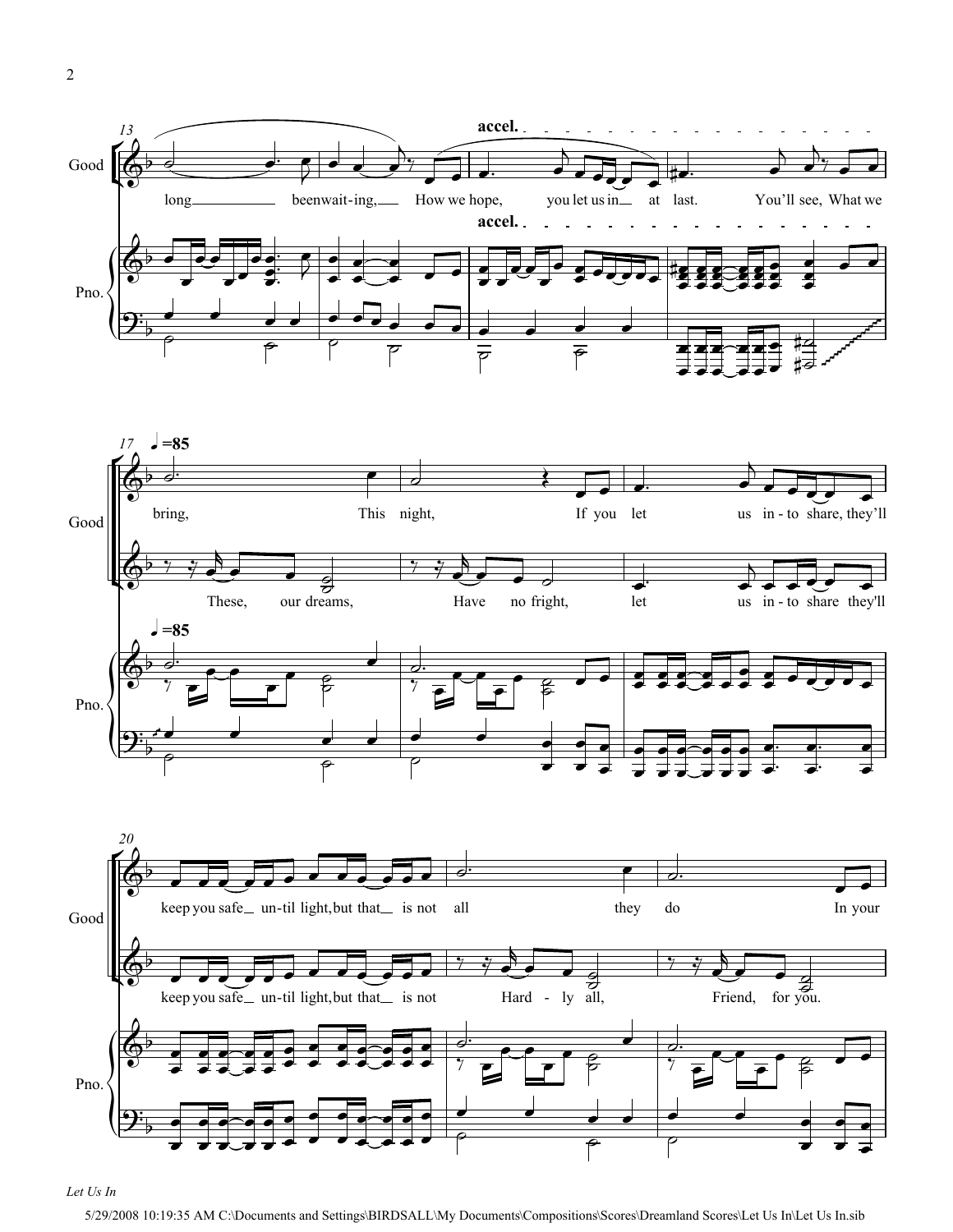

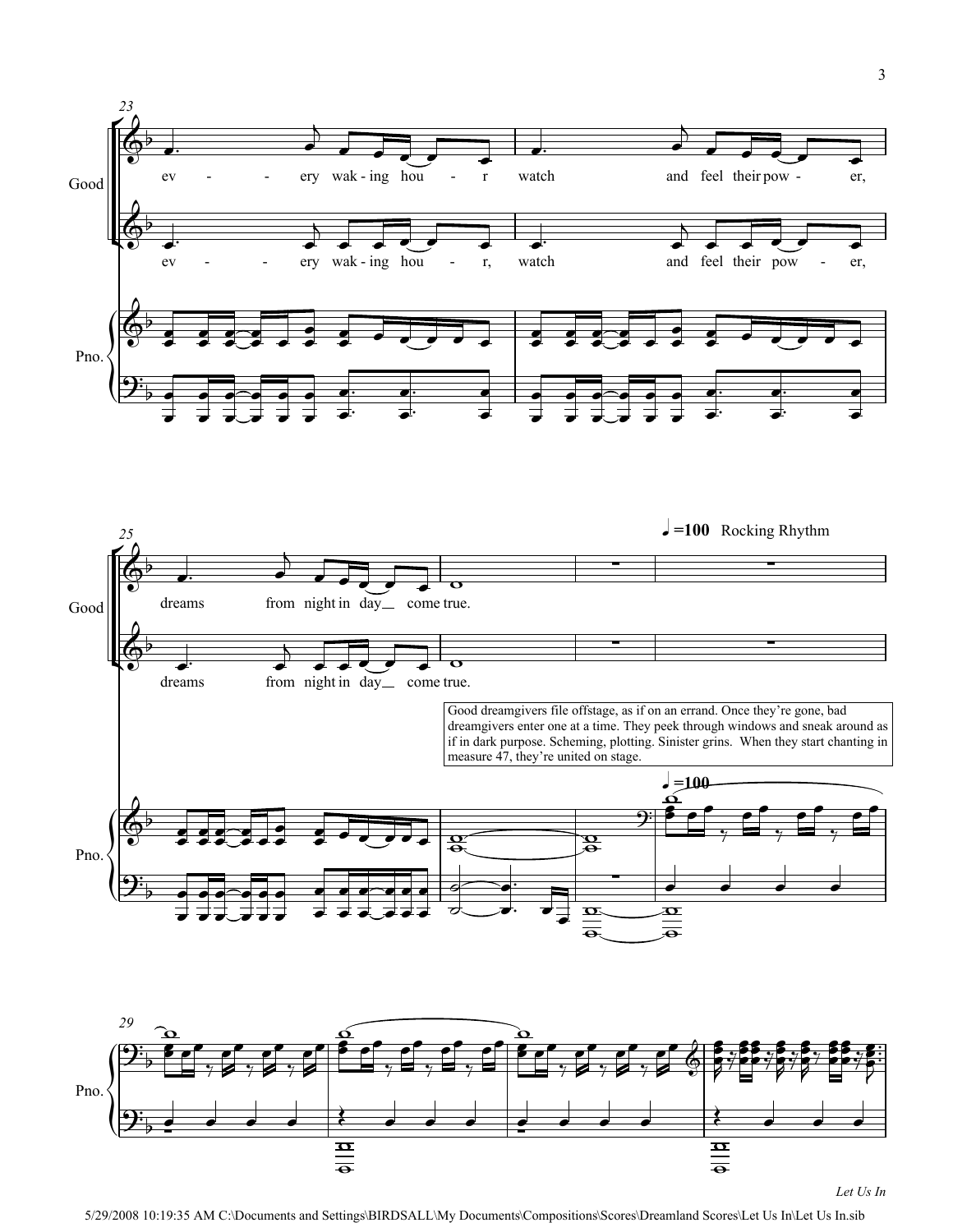









Let Us In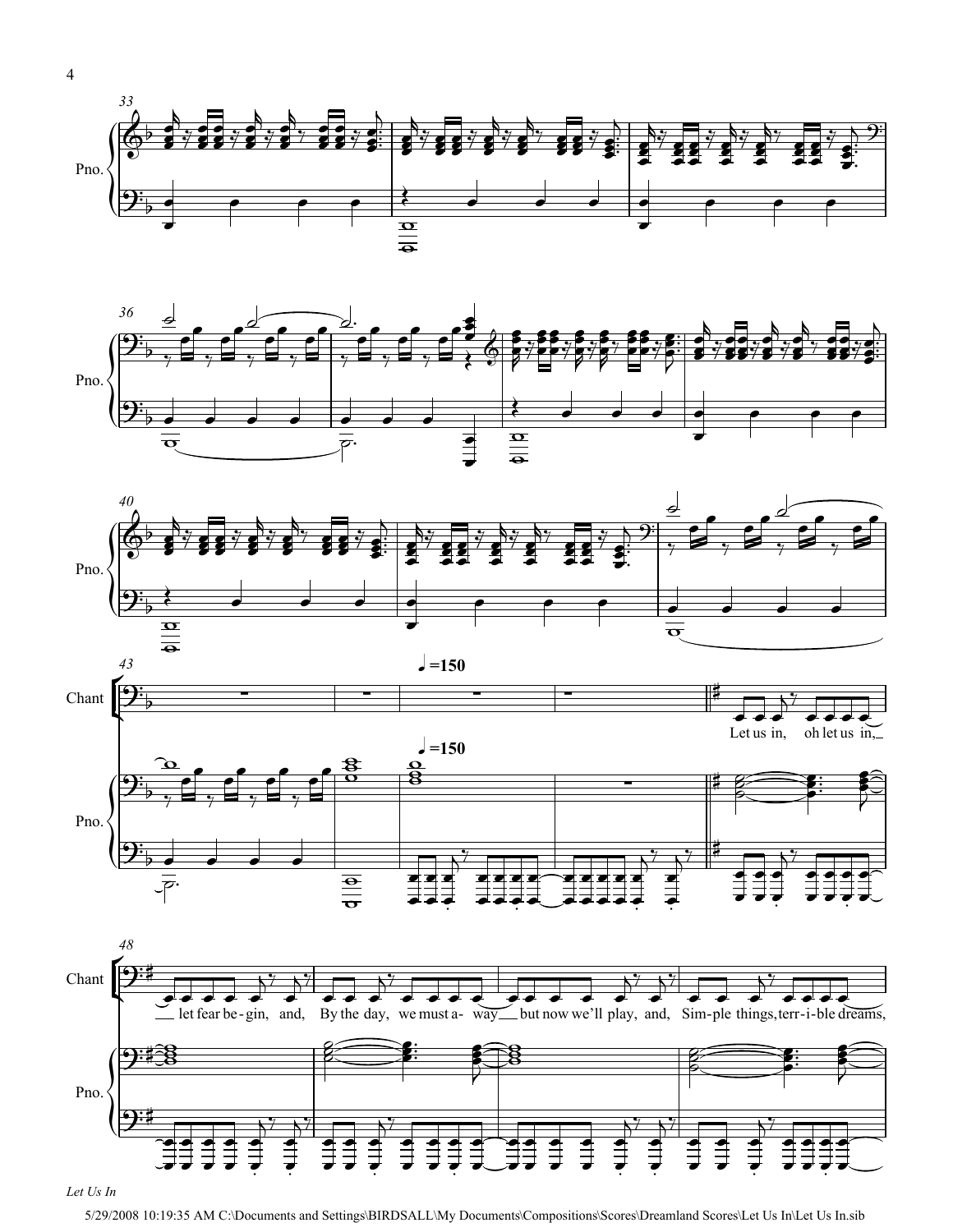





<sup>5/29/2008 10:19:35</sup> AM C:\Documents and Settings\BIRDSALL\My Documents\Compositions\Scores\Dreamland Scores\Let Us In\Let Us In.sib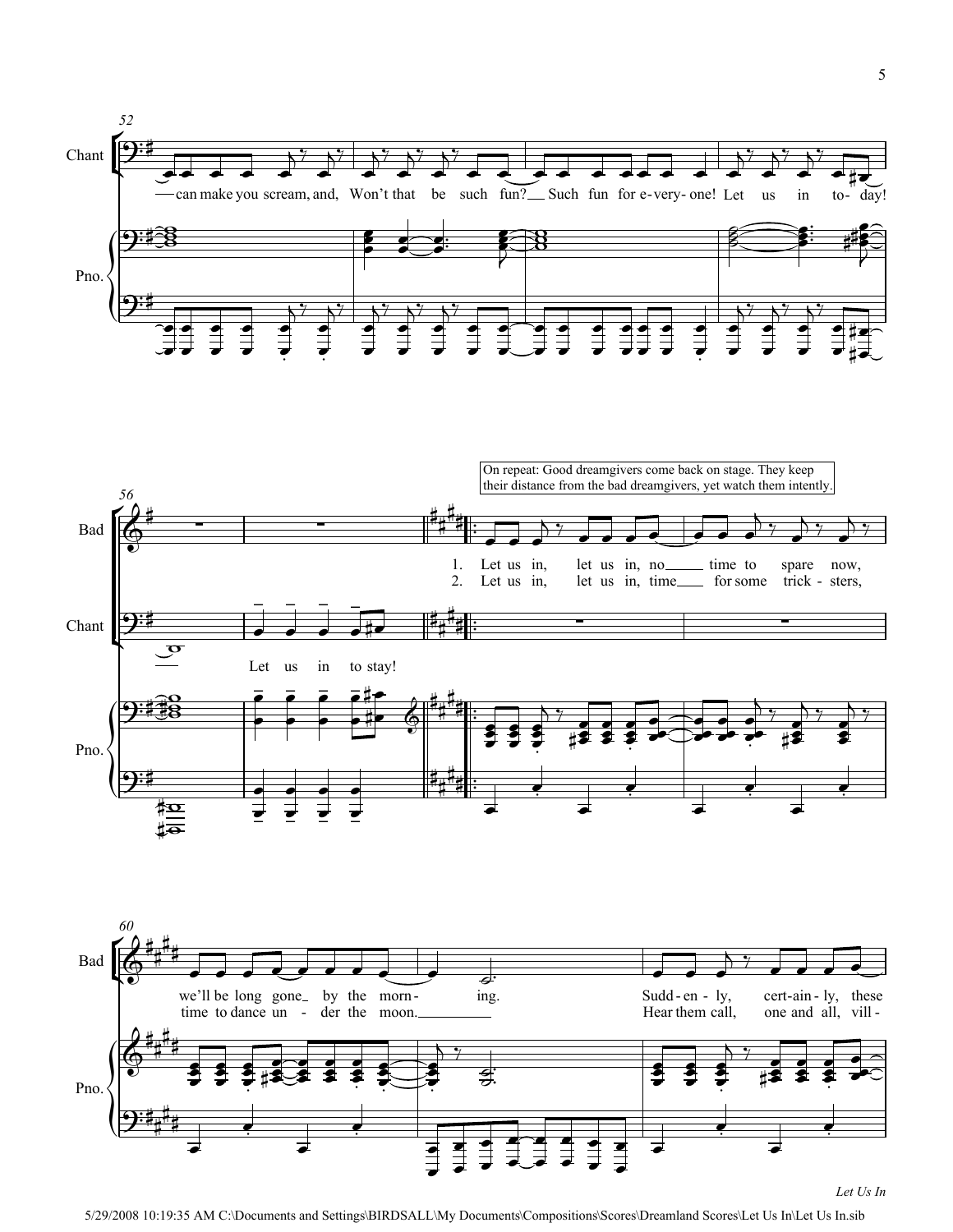

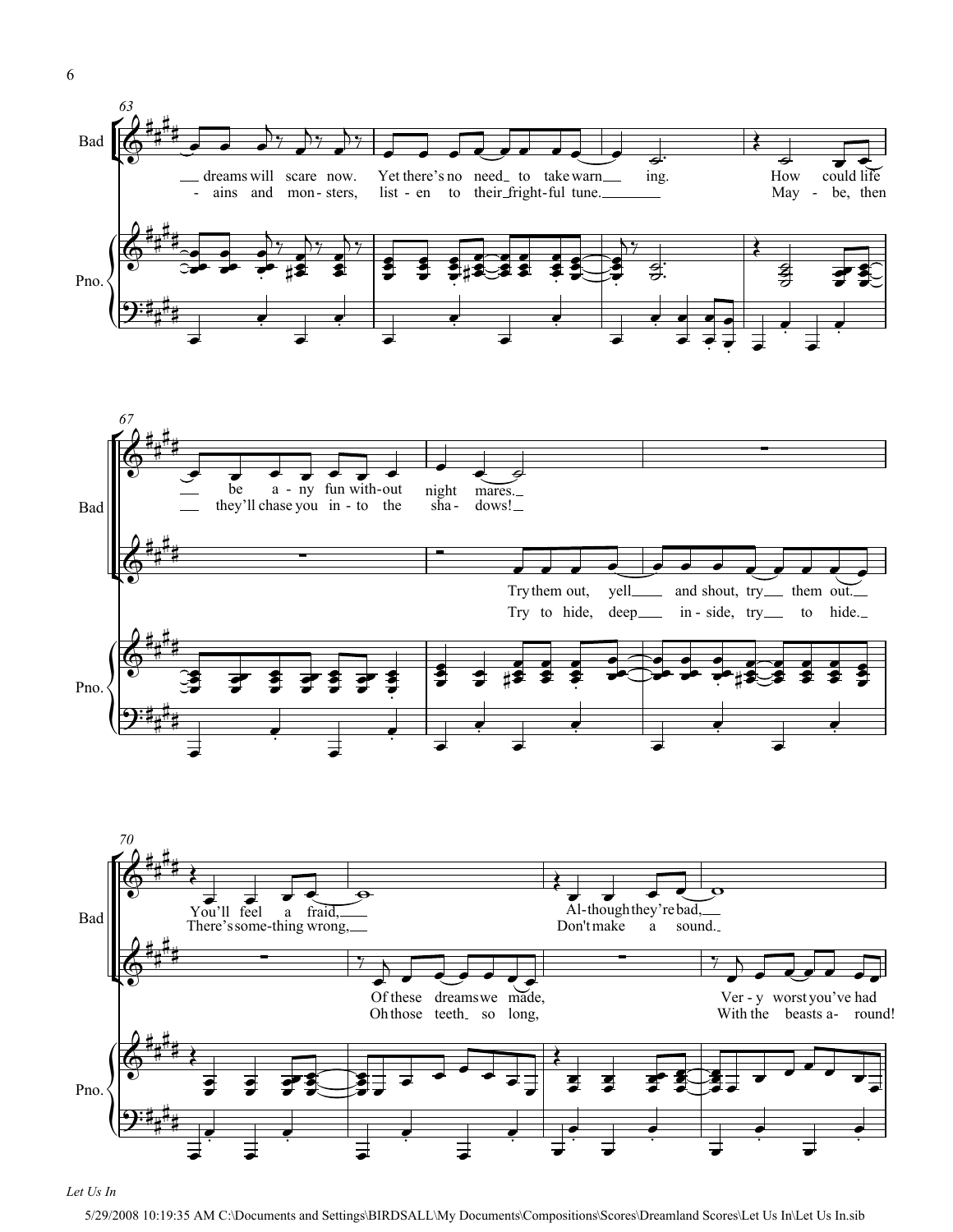

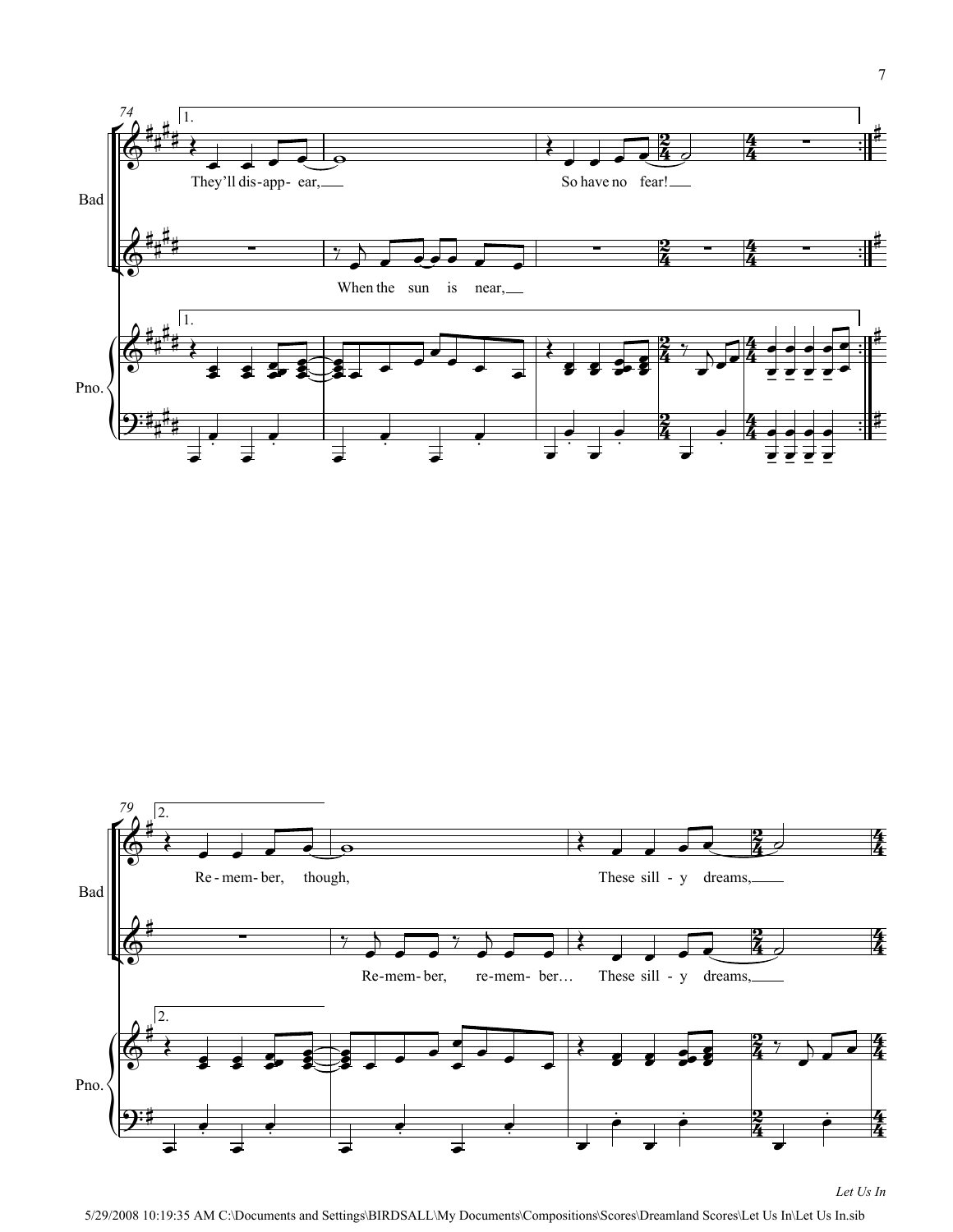

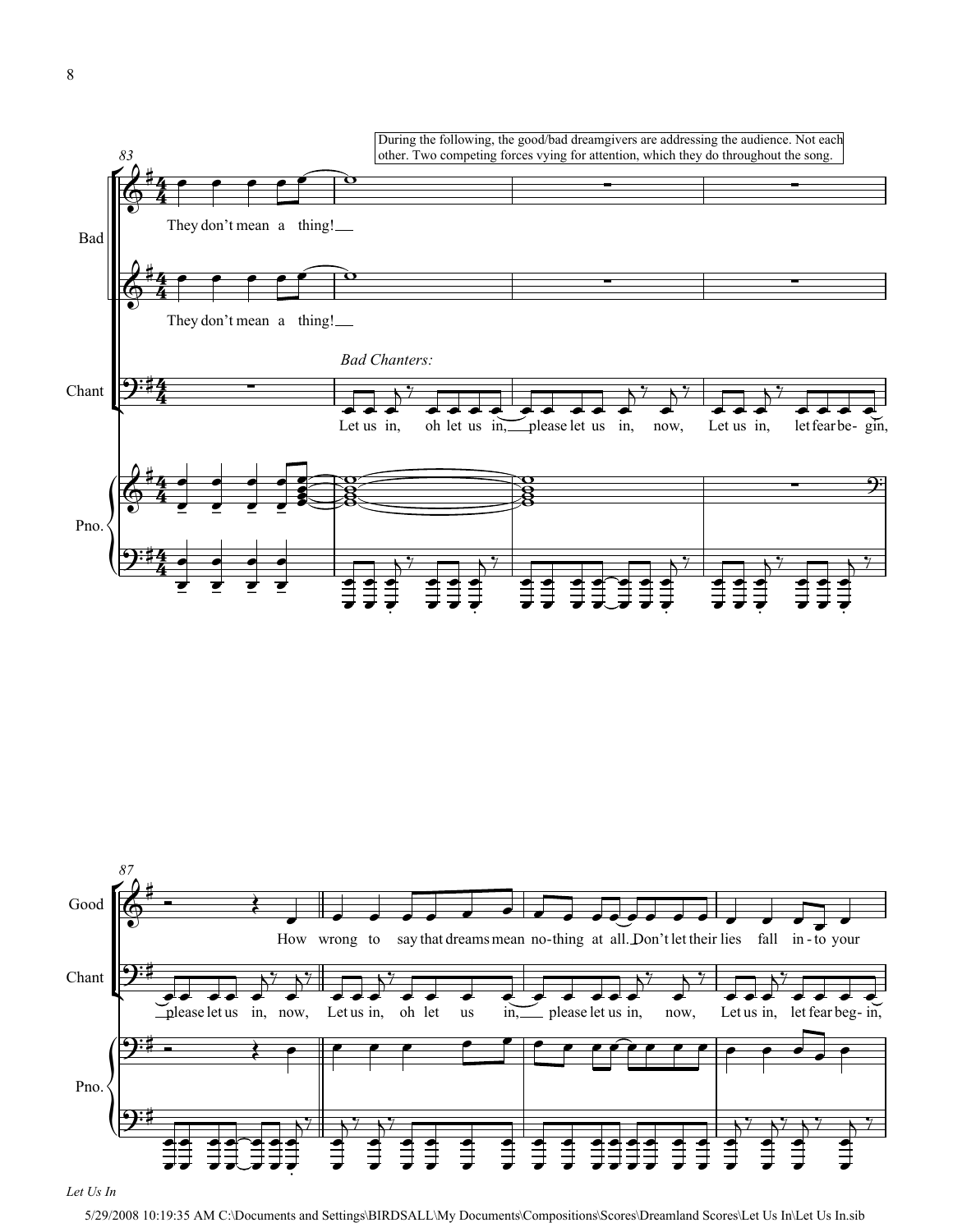



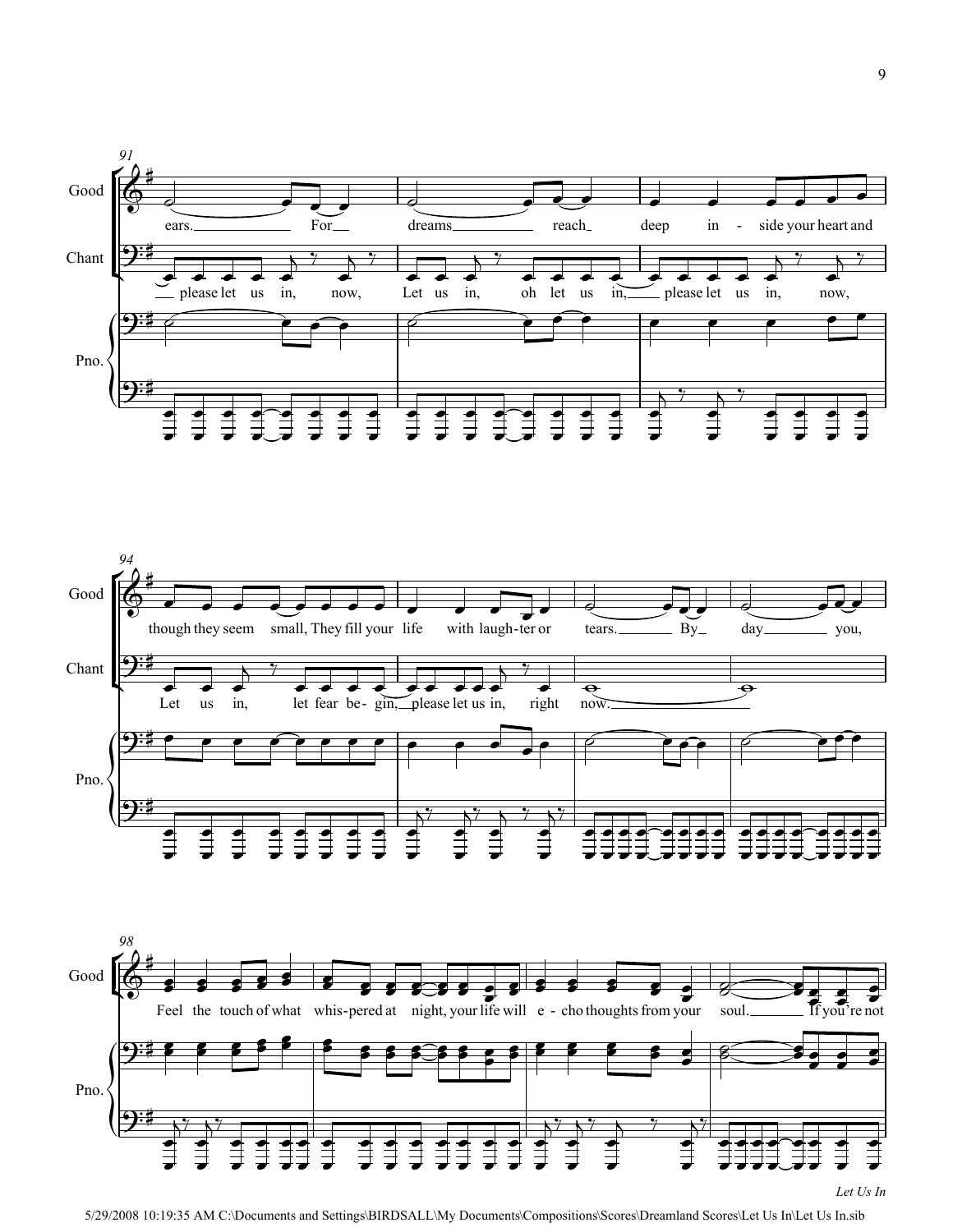





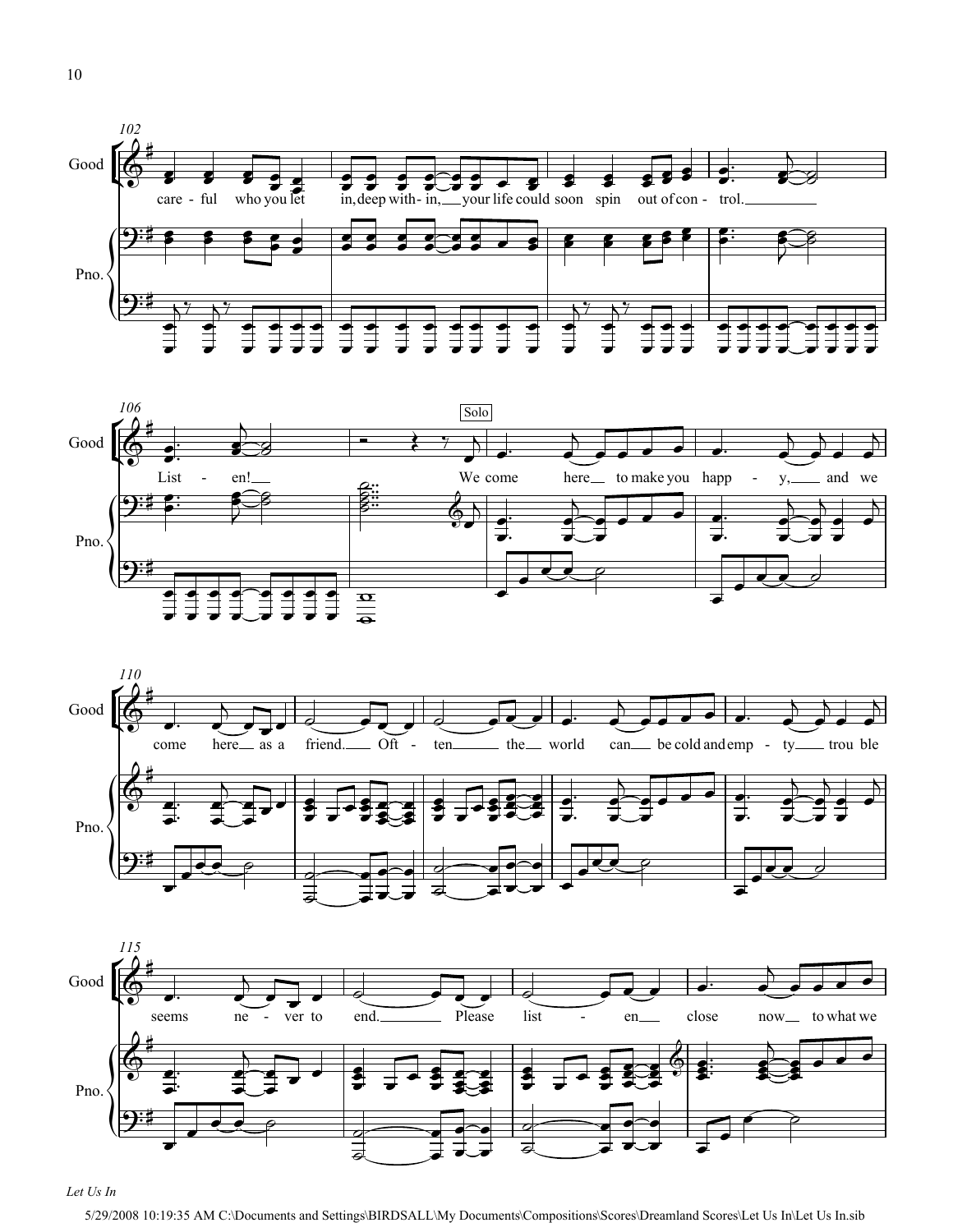



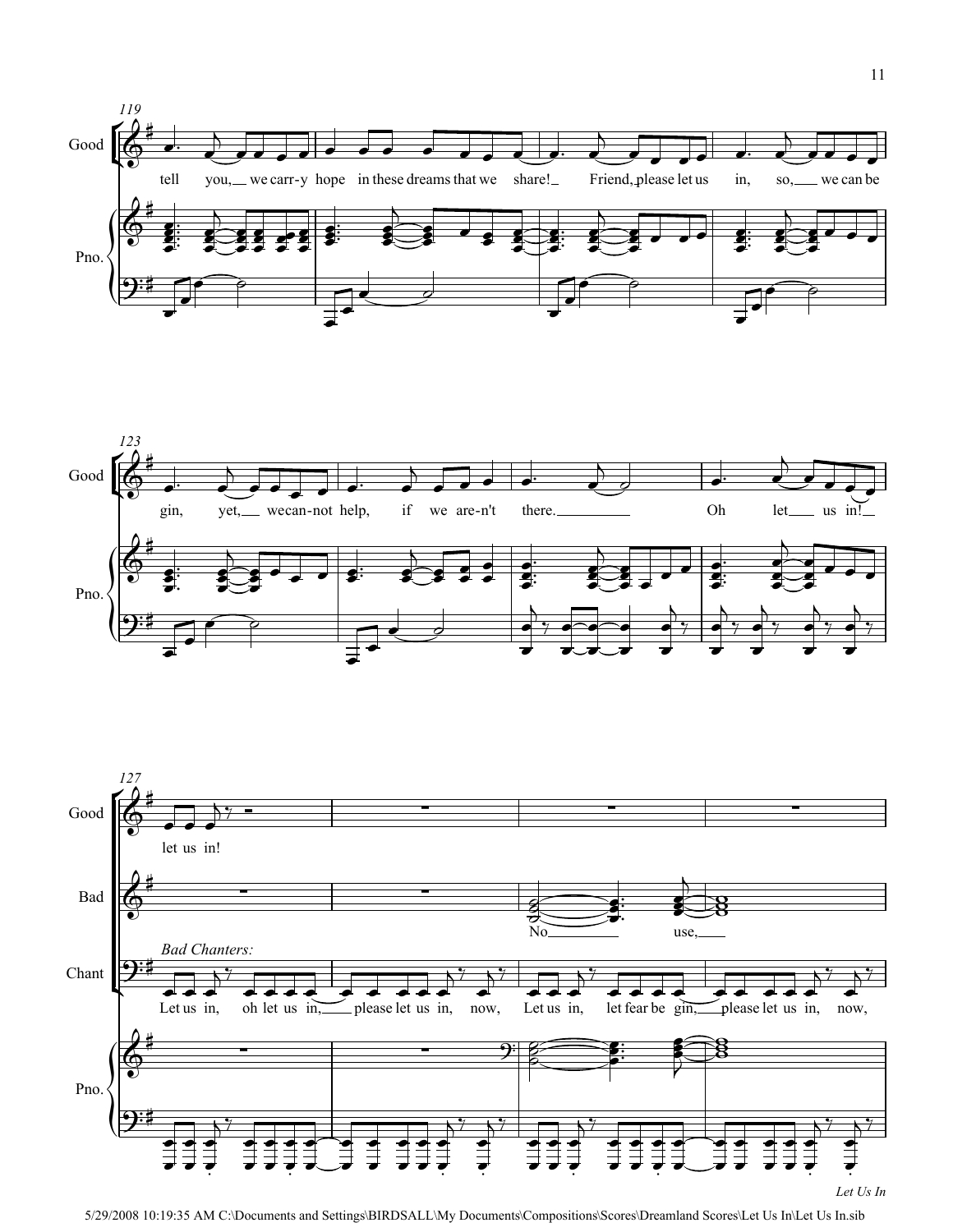





12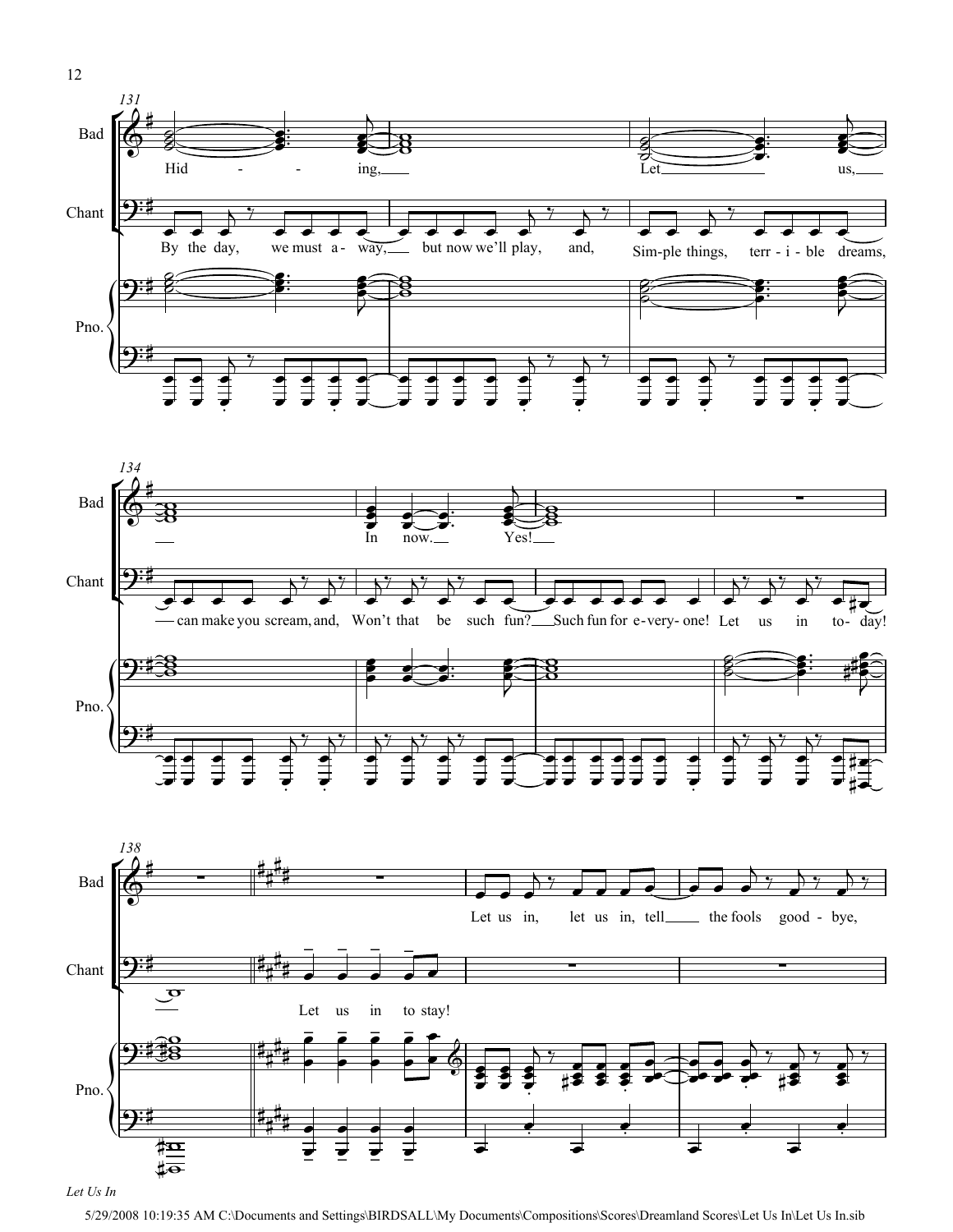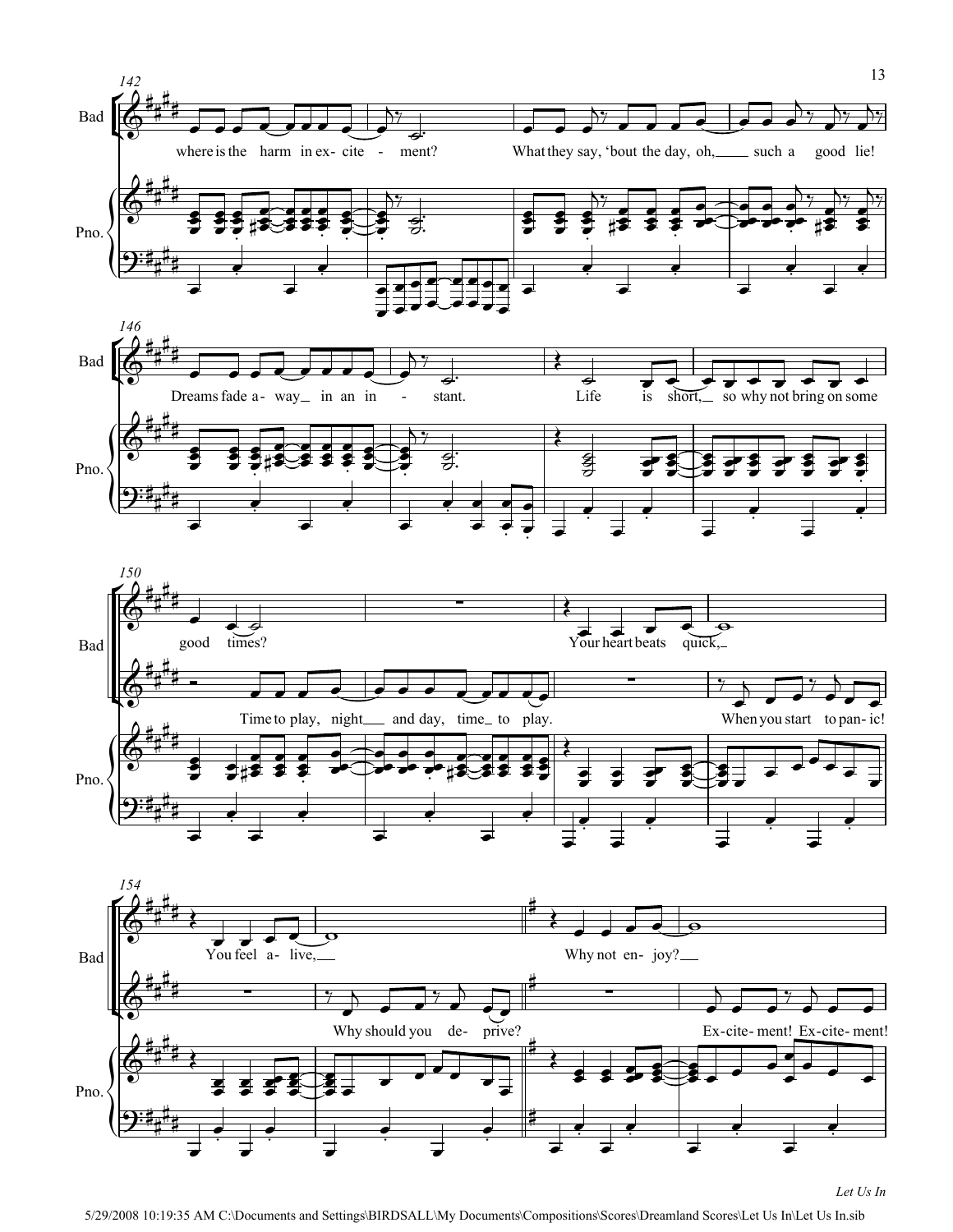





5/29/2008 10:19:35 AM C:\Documents and Settings\BIRDSALL\My Documents\Compositions\Scores\Dreamland Scores\Let Us In\Let Us In.sib

14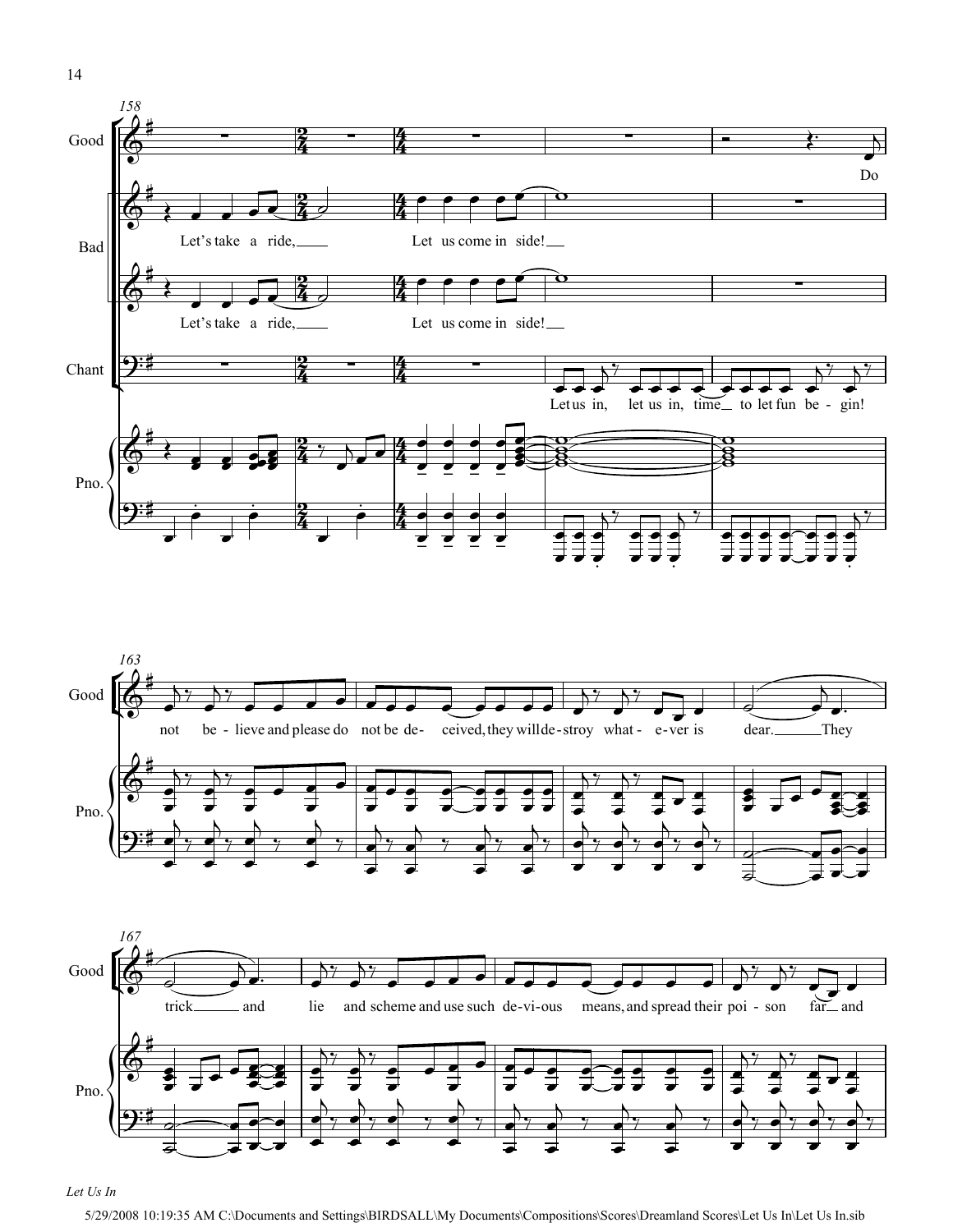

<sup>5/29/2008 10:19:35</sup> AM C:\Documents and Settings\BIRDSALL\My Documents\Compositions\Scores\Dreamland Scores\Let Us In\Let Us In.sib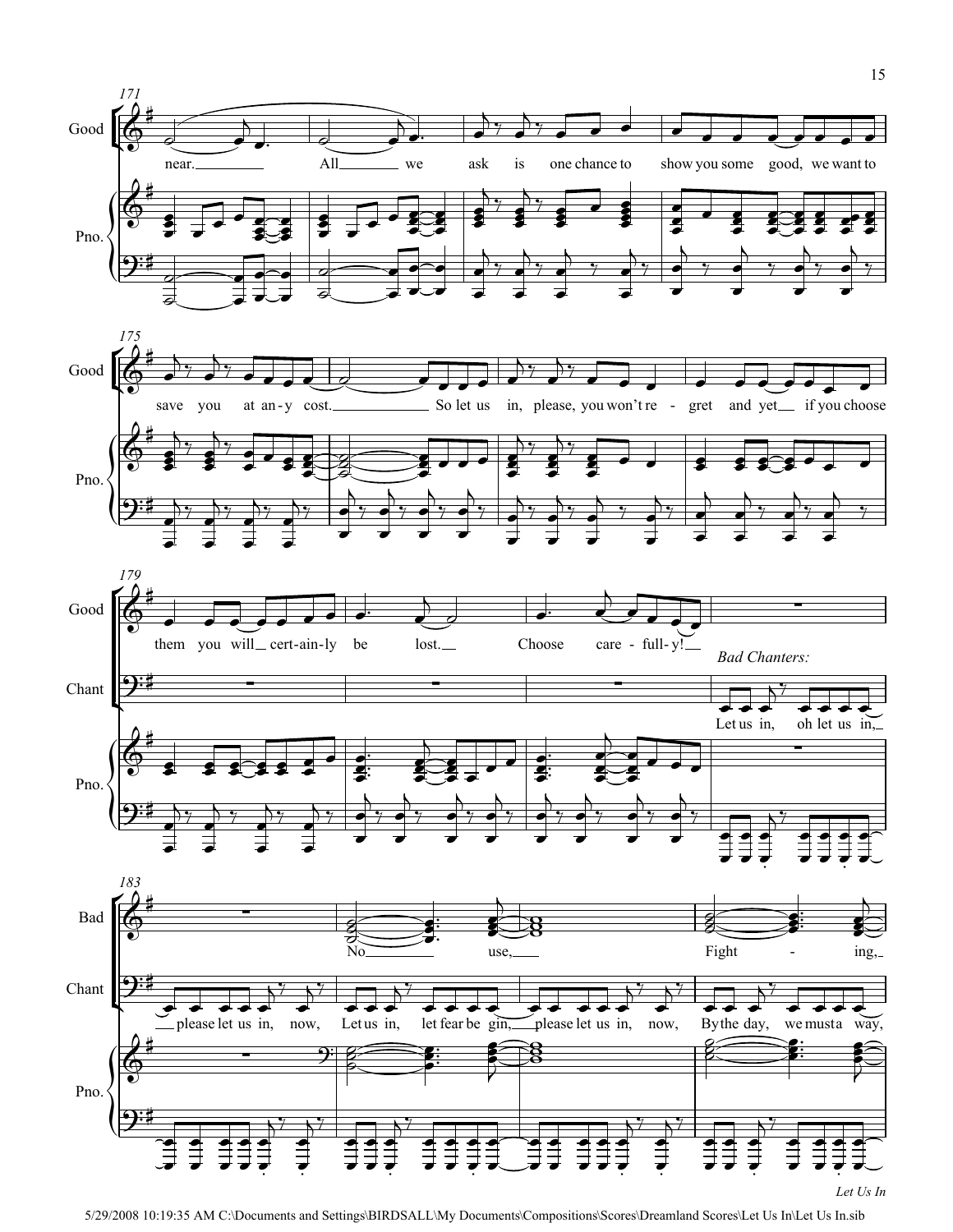